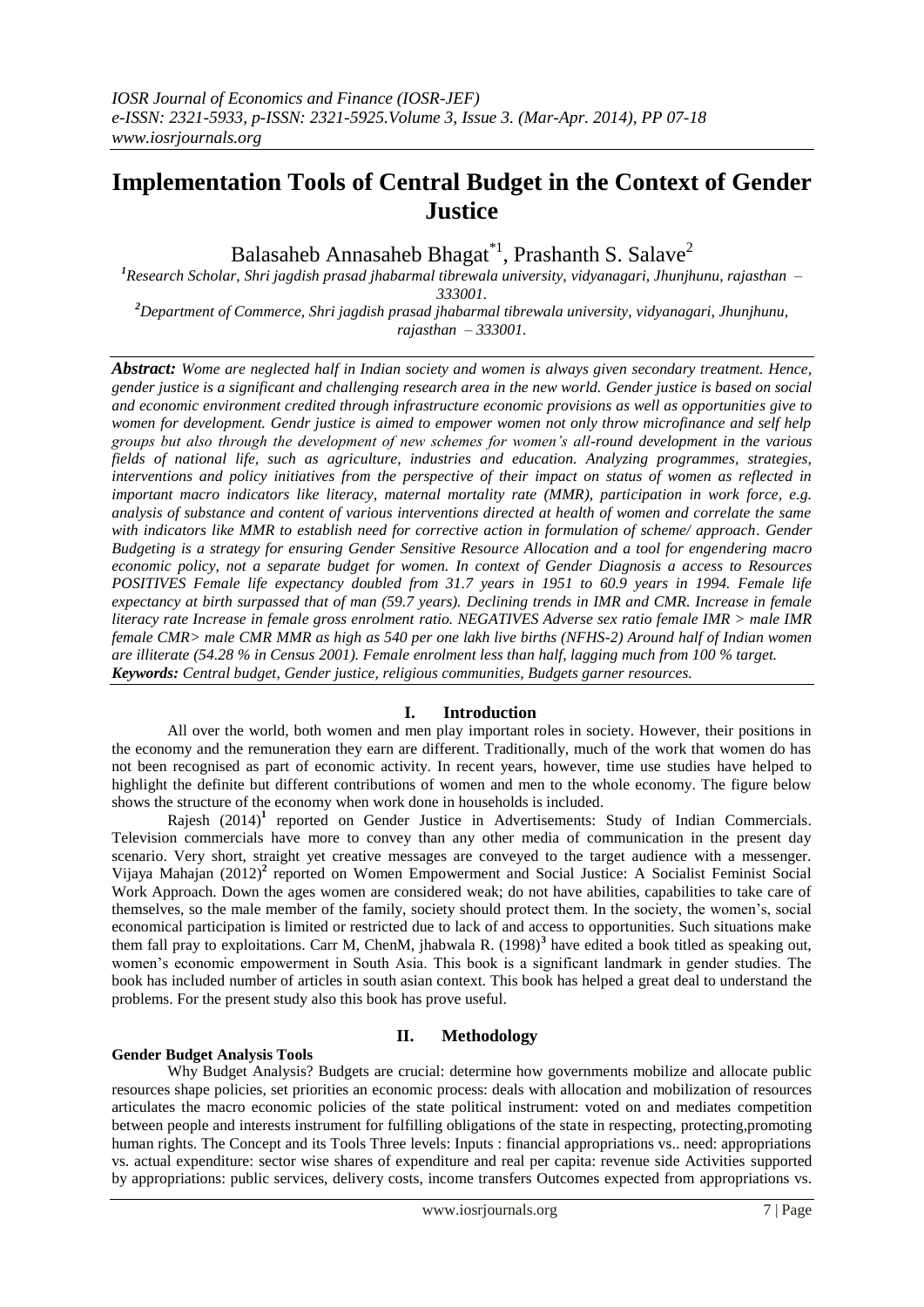actual outcomes including unintended ones: whether the money is being used in a manner that effectively achieves planned outcomes and where it is failing**<sup>4</sup>** .

**Tool 1:** Gender-Aware Policy Appraisal-Linking Budgets to Policies 3 steps: 1. examine position of women and men, boys and girls in each area of economic and social life addressed by the budget, taking into account age, ethnic group,location and class; 2. examine whether government policy adequately addresses inequalities which have been identified; 3. examine whether resources are being allocated in ways that are likely to reduce inequalities. Step 3: Flow Chart Planned outcomes e.g. healthy, educated, well nourished people An efficient economy A well governed country Planned activities Public services Public income transfer Legislation Planned inputs Financial appropriations Planned capacity Staff Equipment etc Unexpected effects Unintended consequences + and - Expected Impacts Human development Empowerment of women.

**Tools 2:** Beneficiary Assessments Techniques include: Opinion polls, attitude surveys, focus groups, interviews, role play

**Tool 3:** Public Expenditure Incidence Analysis Gives a sense of how gender-inclusive expenditures actually are by comparing the distribution of public spending among women and men, girls and boys. Three steps: 1. Estimate unit cost of providing a service. e.g., 1 primary school place for 1 year 2. Estimate use of service by men and women, boys and girls e.g., number of primary school places occupied by girls and boys 3. Calculate amount spent per year on girls and boys.

**Tool 4:** Revenue Incidence Analysis Shows proportion of income paid in taxes and user charges by different categories of individuals or households.

**Tool 5:** Sex-Disaggregated Analysis of the Impact of the Budget on Time Use Similar to tool 1- but focuses in particular on the outcome for the amount of unpaid care work done by women and men Whenever expenditure cuts are proposed, the question should be asked: Is this likely to increase the time that men and women spend on unpaid care work?

**Tool 6:** Gender-Aware Medium-Term Economic Policy Framework Incorporation of gender variables into the models used for medium-term public expenditure planning are based. For example, inclusion of: sexdisaggregated variables in the labour market component new variables to represent the unpaid care economy

**Tool 7:** Gender-aware Budget Statement Any government can issue a gender-aware budget statement utilizing one or more of the above tools to analyze its programmes and budgets. Some key indicators for a gender-aware budget statement. -share of expenditure targeted to gender equality -women's participation in the public-sector employment relative to men. -the share of prioritized expenditures towards women.

### **Framework to measure gender equality**

• Gender equality in the capabilities domain, such as in health, education and nutrition and other basic human abilities.

• Gender equality in access to resources and opportunity domain refers to equality in opportunity to use or apply basic capabilities through control over economic assets (such as land and property) and resources (such as income, credit and employment) as well as participation in decision-making.

• Gender equality in the security domain is defined as reduced vulnerability to violence and conflict.

All the three domains are inter-dependent and enhance women's agency, which is the capacity to shape decisions that affect one's life at the household, community, national and global levels.

### **Strengthening governance through gender-responsive budgeting**

By way of strengthening economic and financial governance through gender-responsive budgeting, the Government of Belgium hosted a High Level conference in Brussels on 16-17 October 2001 - sponsored by the Organisation for Economic Co-operation and Development

(OECD) and supported by the Nordic Council of Ministers, the Government of Italy, UNIFEM, the Commonwealth Secretariat, and the International Development Research Centre-Canada (IDRC)**<sup>5</sup>** . The goal was to mobilise political and financial support to strengthen the capacity of governments and civil society organisations to carry out initiatives and to support the global vision of gender-responsive budget initiatives in all countries by 2015. The conference urged governments, international and intergovernmental organisations, multilateral institutions and non-governmental organisations to: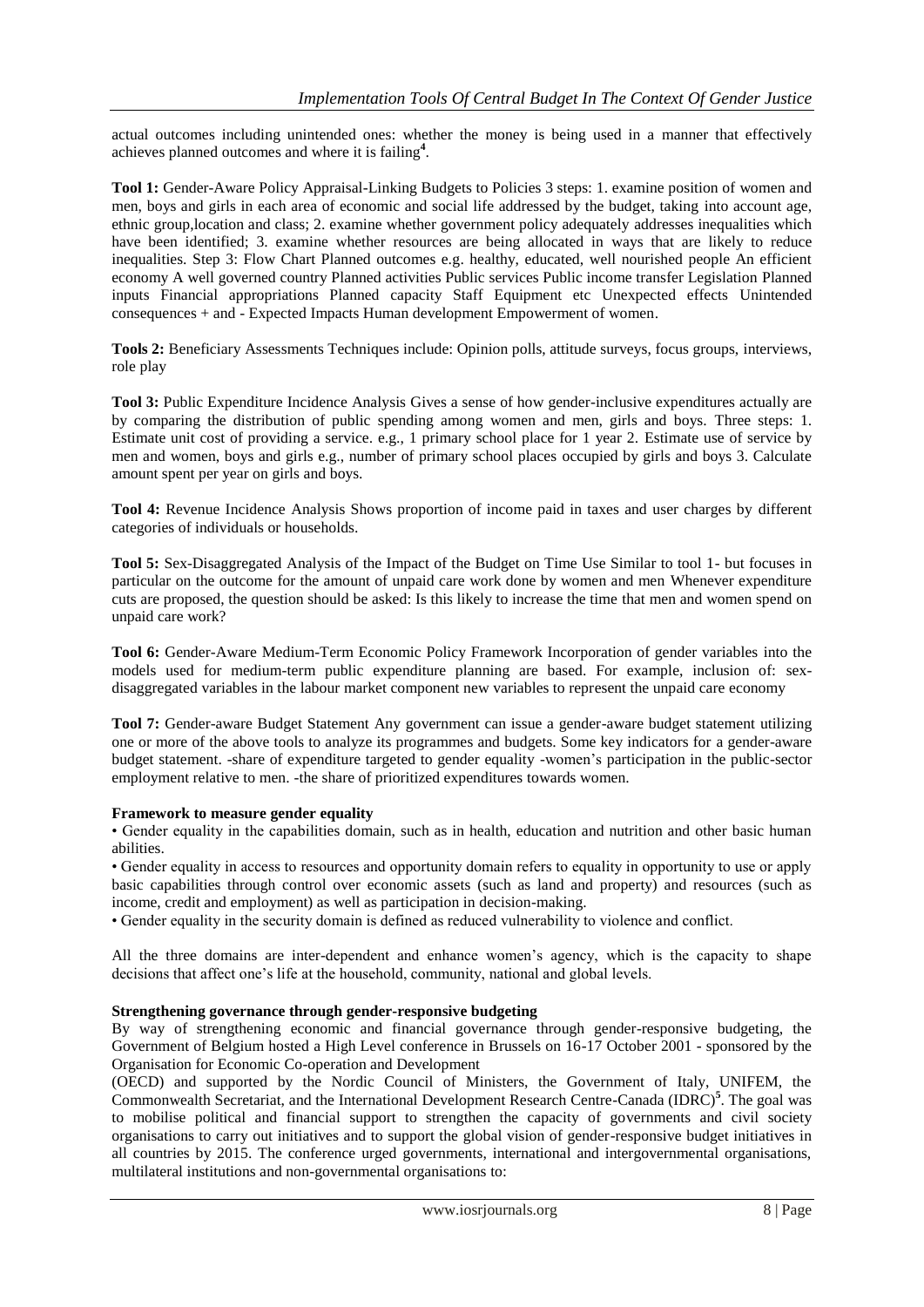- $\triangleright$  Encourage the examination of budget processes and objectives to ensure that women's and men's needs and priorities are considered equally;
- $\triangleright$  Encourage women to participate in this examination, including as elected representatives and members of women's organisations; and involve the research community, development banks and civil society;
- $\triangleright$  Encourage the incorporation of gender analysis in the preparation, implementation, audit and evaluation of government budgets at all levels; and show commitment to transparency and accountability by encouraging the application of gender analysis in government budget reports, including by setting out and reporting on the impact of past budgets and the expected impact of the proposed budget on gender equality objectives;
- $\triangleright$  Recognise the use of gender-responsive budget initiatives as a tool to enhance the way civil society preferences and needs are incorporated into the budget, to improve transparency and equality, reduce poverty and achieve good economic and financial governance;
- $\triangleright$  Encourage and support gender responsive budget initiatives worldwide and call on the Nordic Council of Ministers, the OECD, and UNIFEM in cooperation with the Commonwealth Secretariat and the International Development Research Centre -Canada and other relevantbodies, to continue to provide research, technical or methodological support for these initiatives;
- $\triangleright$  Promote the catalytic and supportive role of international and development cooperation, including through increasing support for gender budget initiatives.

### **How to perform a gender analysis of budgets**

Several tools have been developed for use in gender analysis of expenditures and revenues. A commonly used tool is the *Gender-Aware Budget Statement*, which can be applied to the whole budget or to a number of sectors. Expenditures and revenues are analysed, using various tools, for their likely impacts on different groups of women and men, girls and boys**<sup>6</sup> .**

### **Step 1: Situation gender analysis of a sector**

This analysis begins with studying key documents and data on gender issues in the country and identifying their underlying causes and effects, both immediate and long-term. Very often, parliamentarians and civil society organisations have a fair idea about the social and economic situation of women and men, girls and boys in their constituencies. Data can be found in the line ministries, statistical departments and international reports.

### **Step 2: Gender analysis of sector policy**

In the second stage, sector policy and programme documents are examined to see whether they address the gender issues previously identified. Does the policy reduce gender inequalities, leave them as they are or increase them?

### **Step 3: Gender analysis of budget allocations**

The third stage analyses the extent to which any policy commitments to addressing gender concerns are matched by allocations from the budget. Does the government do what it says it is going to do? An assessment is also made of whether the allocations address the gender issues identified in step one.

### **Framework for gender analysis of expenditures**

Rhonda Sharp's framework is often used to break down expenditures into three categories:

1. **Gender-specific allocations** are allocations specifically targeting women and girls or men and boys. For example, school bursaries for girls or domestic violence counselling for men. Many governments have allocated special funds for women's programmes. It is important to analyse their impact on women's lives and ensure that such programmes give value for money. However, experience shows that gender-specific allocations are very small compared to the rest of the budget, usually less than 1 per cent.

2. **Mainstream allocations** need to be examined for their gendered impacts. Most expenditures fall in this category and the real challenge of gender analysis of budgets is to examine whether such allocations address the needs of women and men, girls and boys of different social and economic backgrounds equitably.

3. **Equal opportunity employment allocations** are allocations intended to promote gender equality in the public service. For example, day-care facilities for employees' children, paid parental leave, or special training for women middle-level managers. Particular attention is paid to the decision making levels because public service delivery systems make important decisions which impact on the lives of poor women and men. If they are not gender balanced, their decisions are likely to be gender-insensitive.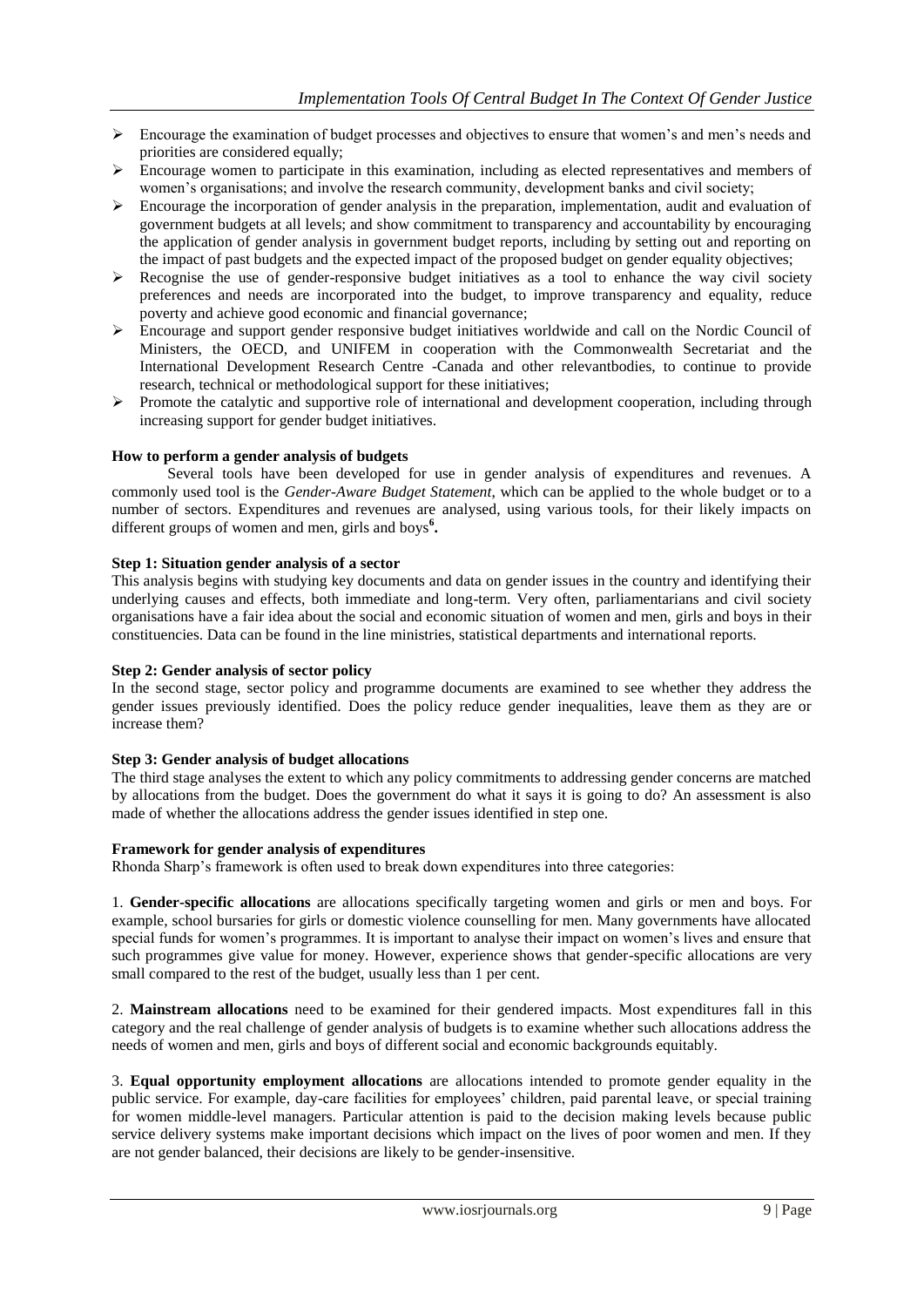### **Challenges and limiting factors in gender budgeting**

Various challenges remain in implementing gender budgeting and accepting the analysis generated by these processes, including:

**Collection of sex-disaggregated data:** In most countries there is some sex-disaggregated data within and outside government which can be useful. However, there is a need to generate more information in order to shed more light on the differences between women and men, girls and boys, particularly in access to resources, opportunities and security. Without accurate and relevant data, it is not possible to integrate a gender perspective in the budget process. For legislators, information to enable a gender analysis of the budget should be timely and brief enough to be utilised during the period of budget debate.

**Assessing priority areas:** There may be budgetary constraints or 'trade-offs' which make it difficult to prioritise outcomes suggested by gender-responsive budgeting. A gender disaggregated beneficiary incidence analysis may identify the different needs and interests of women and men with respect to a particular service but how does that information translate into priority changes in policy and expenditure patterns? How, for example, does an analyst compare differential spending on healthcare for men and women, since they have different healthcare needs and issues? There is a need to develop appropriate frameworks to assist in determining priority gender issues within and across sectors in the context of the whole budget. This is particularly important where country-wide poverty reduction strategies are being implemented.

**From analysis to changes in policy and budgets:** Currently, most of the gender budgeting initiatives worldwide are at the stage of analysis and there is limited evidence connecting analysis with policy and budget changes. This is not surprising given the rigidity of government decision-making processes and the tendency of public officials to avoid experimentation such as that involved in gender-sensitive budgeting. A few initiatives, such as that of the Tanzania Gender Networking programme have moved beyond analysis to mainstreaming gender into the budget (Rusimbi *et al* 2000). There is no prescribed formula or recipe for achieving a genderresponsive budget.

**Limitations on legislative intervention:** Legislatures, in partnership with gender experts and civil society groups, have sometimes played an important advocacy role, for instance in South Africa, Uganda and Scotland. However, there are limits to parliamentary interventions. The role of legislatures in the budget process is often confined to budgetary approval and oversight, while budget formulation and execution are more commonly functions of the executive. To integrate a gender perspective in a budget requires gender mainstreaming of policies and programmes behind the budget. An active and gender-aware legislature can use the enactment stage to question budget priorities and call for allocations to promote equality.

**Institutionalising gender budgeting tools:** Gender budgeting requires political will, adequate resources and capacity, and a high level of budget 'literacy' amongst civil society partners and within women's policy-making machinery (women's bureaucracies and parliamentarians). Gender-responsive budgeting is a political tool to call for accountability on issues of gender equality. It is a powerful factor for change and its success depends on whether political will can be generated within government to support a process of transforming the traditional budget-making and policy processes by removing long-standing, in-built biases which disadvantage women and girls.

### **Women.s Component Plan and Gender Budgeting:**

The planning Commission of India has always focused on women.s issues as per the perceptions of their members on women.s status within the economy. The First Five Year Plan (1951-1956) set up Central Social Welfare Board in 1953 to promote welfare work through voluntary organisations, charitable trusts and philanthropic agencies. The Second Five Year Plan (1956- 1960) supported development of Mahila mandals for grass roots work among women. The Third, Fourth and Interim Plans (1961-74) made provision for women.s education, pre-natal and child health services, supplementary feeding for children, nursing and expectant mothers. The Fifth Plan (1974-1978) marked a major shift in the approach towards women, from welfare to development. The Sixth Plan (1980-85) accepted women.s development as a separate economic agenda. The Multidisciplinary approach with three- pronged thrust on health, education and employment**<sup>7</sup> .**

Measurement of development has to go beyond achievement of GDP growth to indicators of distributive justice and their monitoring. Women headed households have to be specifically targeted, identifying added disadvantages in the rural and urban locations with reference to different parameters of deprivation. Formulation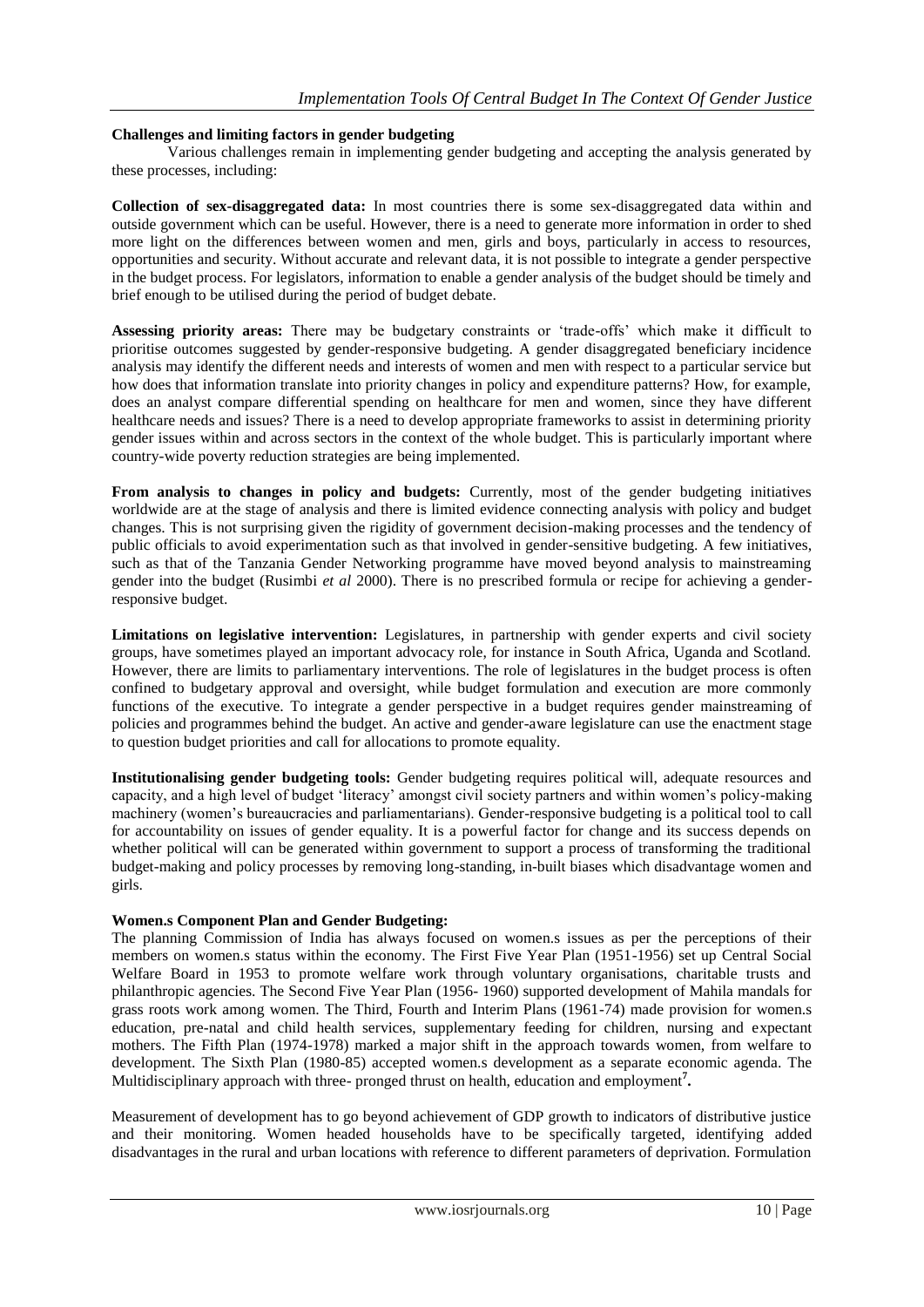of Gender Development Indicators to measure Human Development and their use as a tool for monitoring development needs to be hastened**<sup>22</sup> .**

### **National Human Development Report (HDR), 2001:**

The first HDR prepared by the Planning Commission of India reveals that gender disparity across the states has declined. The report has given Gender Equity Index (GEI) in which Bihar has the most abysmal record of 0.49.GEI of U.P. and Assam is between 0.5- 0.59. Maharashtra, Orissa, Rajasthan, West Bengal figure in the GEI bracket 0.6- 0.74. The group in the topmost bracket i.e.  $0.75 +$  is composed of the North Eastern states except Assam, Southern states and Himachal Pradesh. The HDR has not seriously taken into account, the declining sex ratio, especially the juvenile sex ratio (0-9 years) while estimating various development indices. The report has used 8 indicators to map the human development of states. It has provided diagrammatic representation of human development in the form of development radars comprising of 8 indicators namelyincidence of poverty, per capita consumption expenditure, life expectancy at age one, infant mortality rates, intensity of formal education, literacy rates, access to safe drinking water, proportion of households with *pucca*  houses. The central thesis of HDR has been economic prosperity in terms of high per capita income does not necessarily lead to overall human development. Declining sex ratio in the prosperous states like Punjab, Haryana, Gujarat and Maharashtra prove the point. There is a need to focus more on the impact of budgetary allocations on women.s well-being and women.s development**<sup>8</sup> .**

### **A State Profile of Maharashtra:**

**Human Development Report, 2002 Maharashtra** published on 4-6-2002 has lamented the skewed development of Maharashtra that has a bearing on its relatively lower place on the Human Development Index despite its per capita state domestic product, which is higher by 40 % of the national average**<sup>9</sup>** . HDR, 2002 recommends empowerment of women by better targeting of compulsory elementary education and growth of medicare in the public domain by public spending. The report states that focused attention is needed to empower women by.

1. Strict enforcement of the legally marriageable age which would, in turn improve their health, give them the time to complete secondary education, correct female-male ratio, delay childbearing tasks till they are ready. 2. Punishing female foeticide

3. Avoiding the system of male proxies for elected women and restore true power to women.

4. Targeting improvement of women.s health to reduce anemia and make possible for children born being healthier. (Ratnakar Mahajan, 2002)

HDR Maharashtra, 2002 has also recommended enhancing nutritional status of women by ensuring food-security and netting more and more eligible women and children under the ICDS.

### **Maharashtra Policy for Women:**

The state government of Maharashtra took major initiative to bring gender concerns on the social and political agenda of the state by preparing a policy document, POLICY FOR WOMEN IN MAHARASHTRA<sup>10</sup>. As the document declares, the policy is .an attempt to identify immediate steps that the state can take to improve the position of women**<sup>24</sup> .** Important features of the policy are:

- Statutory provision for reserving 10 % of all income and land at the gram panchayat level under the control of women.s committee.
- Government allotments and primary memberships of societies to be made in the joint names of husband and wife.
- Amendments in the Hindu Law of Inheritance (1956) for ensuring equal share of the movable and immovable property of the husband.
- Reservation of 30% of government jobs for women.
- Women would constitute 25% of the police force in the state of Maharashtra. The state should take steps to re-orient and retain police force and set up women headed police stations in metropolitan cities to safeguard women against violence and atrocities.

### **Maharashtra Population Policy Statement: Vision 2010-A Gender Analysis:**

As budgetary provision for population stabilization has increased, when the overall budget for social sector dealing with developmental issues has declined, I find it necessary to provide

detailed analysis of the Vision 2010. This policy paper is a cautiously written article that avoids all controversial issues related to politically volatile subject such as population policy. This bland and toothless piece of paper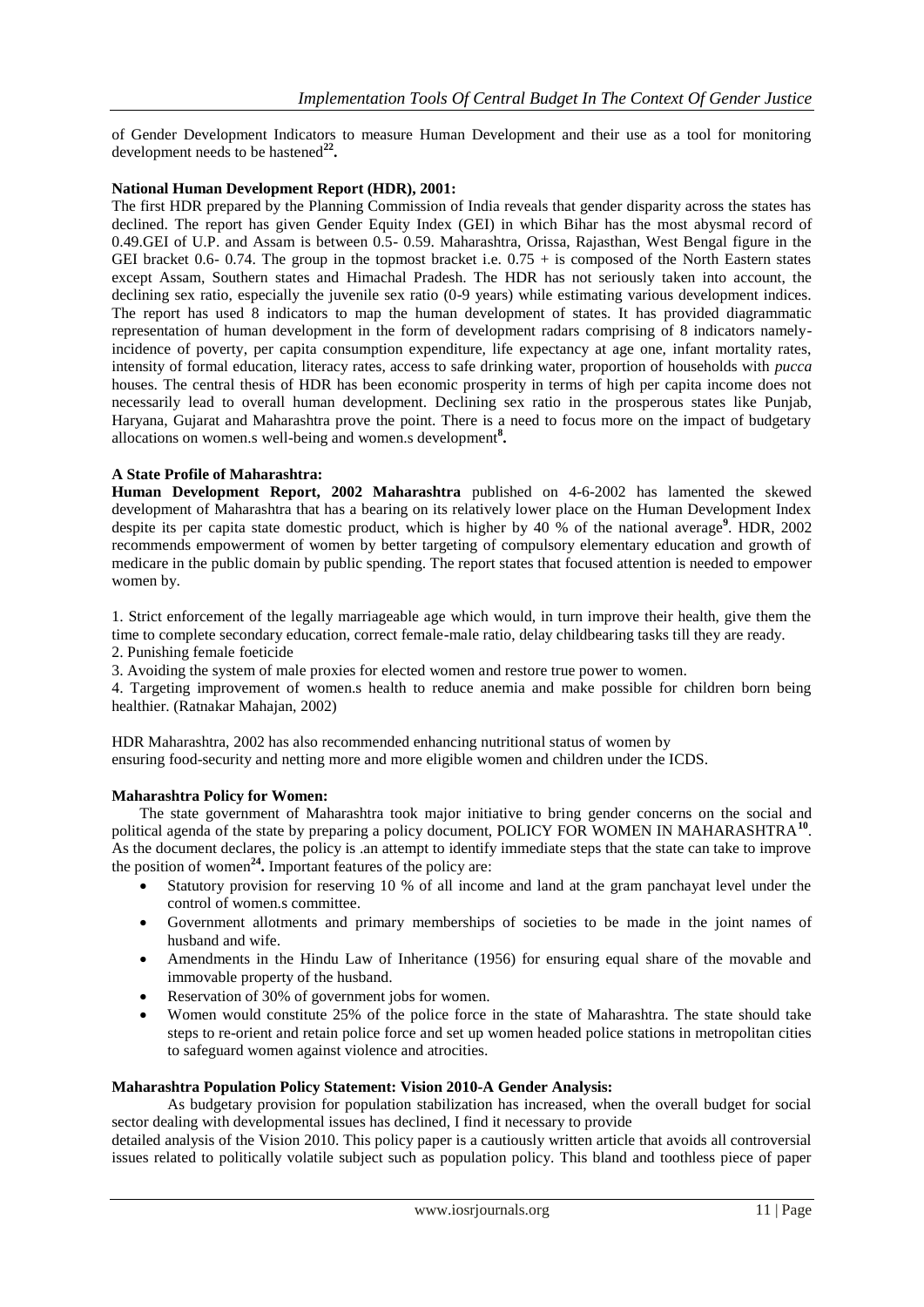provides unrealistic generalisations churned out by some ad-agency or a market research manager. It is not written with perspective of guaranteeing reproductive rights of women.

In Maharashtra, the population policy has been the most over-researched area of intellectual activity since last 3 decades in terms of KAP studies, surveys, qualitative analysis and genderanalysis. Collective wisdom arrived at as a result of the field- based studies and action research projects have not been reflected in the document. Some of the missing aspects in the document are as follows:

### **Health Infrastructure:**

In 1991, there was a shortfall of 808 sub-centres, 61 primary health centres and 139 community health centres in the state. For an effective implementation of the population programme, there is a need to solve this problem on a top priority basis. The state Government revenue expenditure on health in Rs. Per capita is steadily increasing over the last 4 decades. But, in the recent years, it has been less as compared to the health budgets of Jammu and Kashmir, Kerala, Punjab, Karnataka, Tamilnadu and Rajasthan. In Maharashtra, only 13% of women in public hospitals and 18% of women in private health institutions are attended to by doctors and another 20% are handled by traditional birth attendants when they deliver a child. 29 % of pregnant women in the state are not getting Tetanus toxide injection as per the study of International Institute of Population Studies, Deonar, Bombay, 1995. Distribution and marketing of sanitary pads at differential rates should be organised by the public and private sector keeping into consideration specific context of the beneficiaries<sup>25</sup>.

### **Child Marriage:**

Percentage of girls (below 18) who got married in the rural areas of Maharashtra is as high as 29 and it is 11% in the urban areas. Nearly 1/4th (24.6 %) of girls are victims of child-marriage and even more are victims of teen-age-pregnancy (within and outside marriage). The policy needs to spell out a modus operandi to deal with these issues. In the absence of mandatory power and protection from the state, ANMs, *gram sevikas,*  social workers, anganwadi workers and their helpers and women.s rights activists get victimised and witchhunted**<sup>11</sup> .**

Private sector is increasingly playing a crucial role in implementing population policy. Its prominent role is most visible in areas such as abortion clinics, hospitals offering new reproductive technologies for preconception and ante- natal sex-determination tests, preimplantational genetic diagnosis (PGD), infertility treatments, artificial insemination. Still % share of MTP (medical termination of pregnancy is only 15.9 among all abortions (legal and illegal) conducted in the state. On an average, one legal centre covers 21079 female populations in Maharashtra. Union territories (Goa, Mizoram, Manipur), tourist centre (Goa) and Delhi have better profile than Maharashtra in terms of safe abortion facility as a back-up service.

### **Sex Ratio (Number of women per 1000 men) in Maharashtra:**

In the state, there are 922 women per 1000 men and Greater Bombay, there are 774 women per 1000 men, as per the Census of India, 2001. In the age groups of 0-4, 5-14, 15-29, 30-44, 45-49, there are more men than women in the state. Affirmative action to safeguard chances of survival of girl infants, girl-child and young women should be spelt out categorically. Only elderly women are safe as they enjoy .honorary men. status but they are also vociferous supporters of sex-determination tests for female foeticide.

### **Quality of Life of Below Poverty Line population:**

Survival struggles connected with collection of fuel, fodder and water take heavy toll of rural and tribal women in general and pregnant and lactating women in particular. Public health measures to provide safe environment and to reduce women.s drudgery should be taken up on a war footing. Separate toilets (Indian style) for women in the community and public places must be constructed for working women to avoid kidney problems and ensure menstrual hygiene among working women and women commuters. Management of anaemia in pregnancy and low birth-weight babies is a major problem among the below poverty line population. The communities uncovered by ICDS centres are unable to meet nutritional requirements of this category of population. There is a scope for more ICDS centres in the state.

### **Violence against women and repeated/ forced pregnancy:**

So far the work regarding violence against women has been responsibility of the voluntary organisations. Bombay and Pune Municipal Corporations have started project to provide support services to women victims of domestic violence. Similar efforts are needed in all municipal and government hospitals of the state. Staff Training programmes to deal with increasing violence against women should be started as early as possible. Domestic violence as a result of differences regarding birth control practices, number of children, birth of a girl child-should be treated as a serious social problem and respect should be given to bodily integrity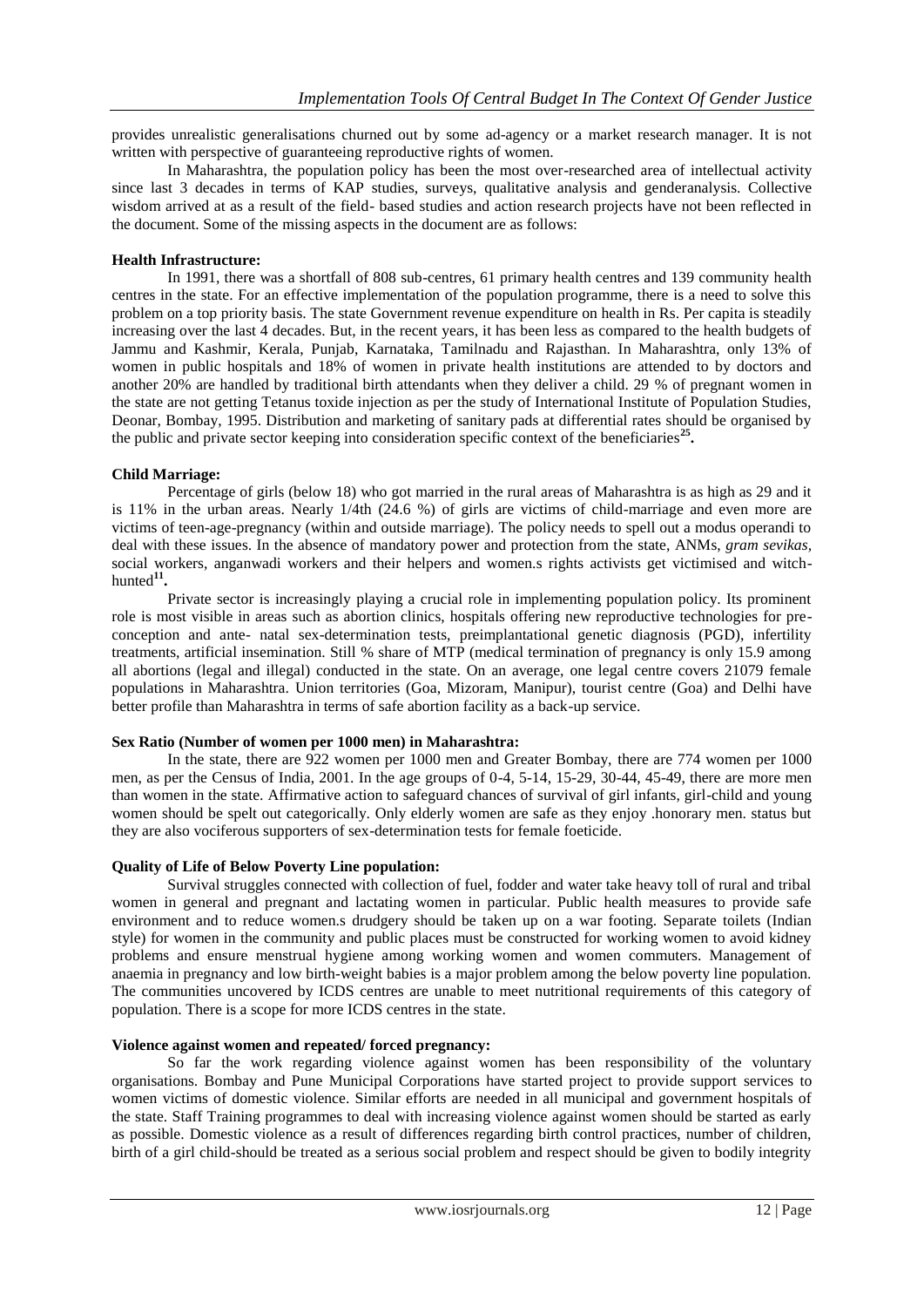of women. Pregnant rape victim within or outside marriage should have a final say regarding continuation or termination of her pregnancy.

### **Predicaments of women employees involved in implementation of population policy:**

At present, in Maharashtra, trained dais and village health guides cover average population of 793 and 1153 respectively. (Sarala Gopalan and Mira Shiva, 2000). These women are powerless unless they get protection from women elected in Panchayats. Population education and training based on scientific and medically up-to-date course content should be made mandatory for elected representatives- 100182 in Gram Panchayats, 1174 in Panchayat Sabhas and 587 in Zilla Parishads. Their chairpersons- 9203 of Gram Panchayats, 106 of Panchayat Sabhas and 10 of Zilla Parishads should be trained in democratic handling of the policy so that their personal examples become main motivator for efficient handling of the population policy in a congenial and secure environment. (Rohini Gawankar and Usha Thakkar, 2001).

### **Female Burden of Gynaecological morbidity:**

Clinical study of women in Gadchiroli, (Dr, Dileep Mavalankar, Dr. Rani and Dr. Abhay Bang, 1998) revealed the nature of clinically diagnosed gynaecological morbidity as follows: 62% of women had vaginitis disorder, 19% has cervitis, 46% had cervical erosion, 24% had pelvic inflammatory disease and 6.76 % had primary and 2dary sterility. Studies of Parinche by FRCH, Nasik, Pune and Bombay studies of CEHAT and Malchiras studies of MASUM have also revealed serious nature of gynaecological morbidity among urban and rural women in Maharashtra that are related to nature of women.s work and public utility services. Occupation related gynaecological problems such as abortions, premature deaths and still-births, high rate of neo-natal, infant and maternal mortality, pelvic inflammatory disorders leading to chronic backpain have been documented in the Sramshakti Report. (Manisha Gupte and Veena Shatrughna,1988). The population policy should address these issues keeping in mind reproductive rights of women. (Reproductive Health, 1998).

**Population Education programmes** begin and end with a presumption that heterosexual and penetrative sexual activity is a be all and end all of human existence and within this context women.s reproductive functions need to be regulated to establish small family norm. This fascist approach needs to be challenged keeping in mind diverse family-situations. female headed households (popularly known as *parityaktas* in Maharashtra) managed by widows, deserted women, divorced women, unmarried women, single man and single women raising adopted child/children, lesbian and gay couples with or without their biological or adopted child/children. Maharashtra should take lead in legitimising these plural life situations. Public should be informed about the clinical and procedural aspects of all terminal and non-terminal methods of birth control practices- pills, jelly, diaphragm, condoms with spermicides, anti-pregnancy vaccine, implants, copper-t, ring, vasectomy, tubectomy and recanalisation operations. Informed consent means that the client accepts the method after adequate knowledge of the contraindications**<sup>12</sup> .**

In the context of massive labour migration and erosion of traditional leisure-time activities among displaced population, sexual activity (within and outside marriage) becomes *major time-pass.* Revival of traditional festivals, educational melas, science jatras, collective community level activities along with increasing numbers of libraries, song groups, public gardens, sports complexes, art galleries, museum and craft melas, speak-out centres which promote safe human bonding based on mutual respect, care and concern can provide far more superior alternatives than bureaucratically administered contraceptive devices.

### **Union Budget:**

We have to examine budgetary provision for women during 2001-2002 and 2002-2003 within The matrices provided by the above mentioned policy documents. Women's status and women's bargaining power in the economy have a major bearing in the budgetary policy. Yearly analysis of the budget from the point of view of women is a must to enhance women's economic interest and socio-political standing in the economy. Analysis of budget from gender perspective makes us understand what are the nature, character and content of Women.s share of development cake

### **India budget: Women let down again**

### **III. Results And Discussion**

A look at the Union Budget of India this fiscal year through the gender lens reflects its gross inadequacies on most fronts. The government has done nothing to change its shameful track record on gender budgeting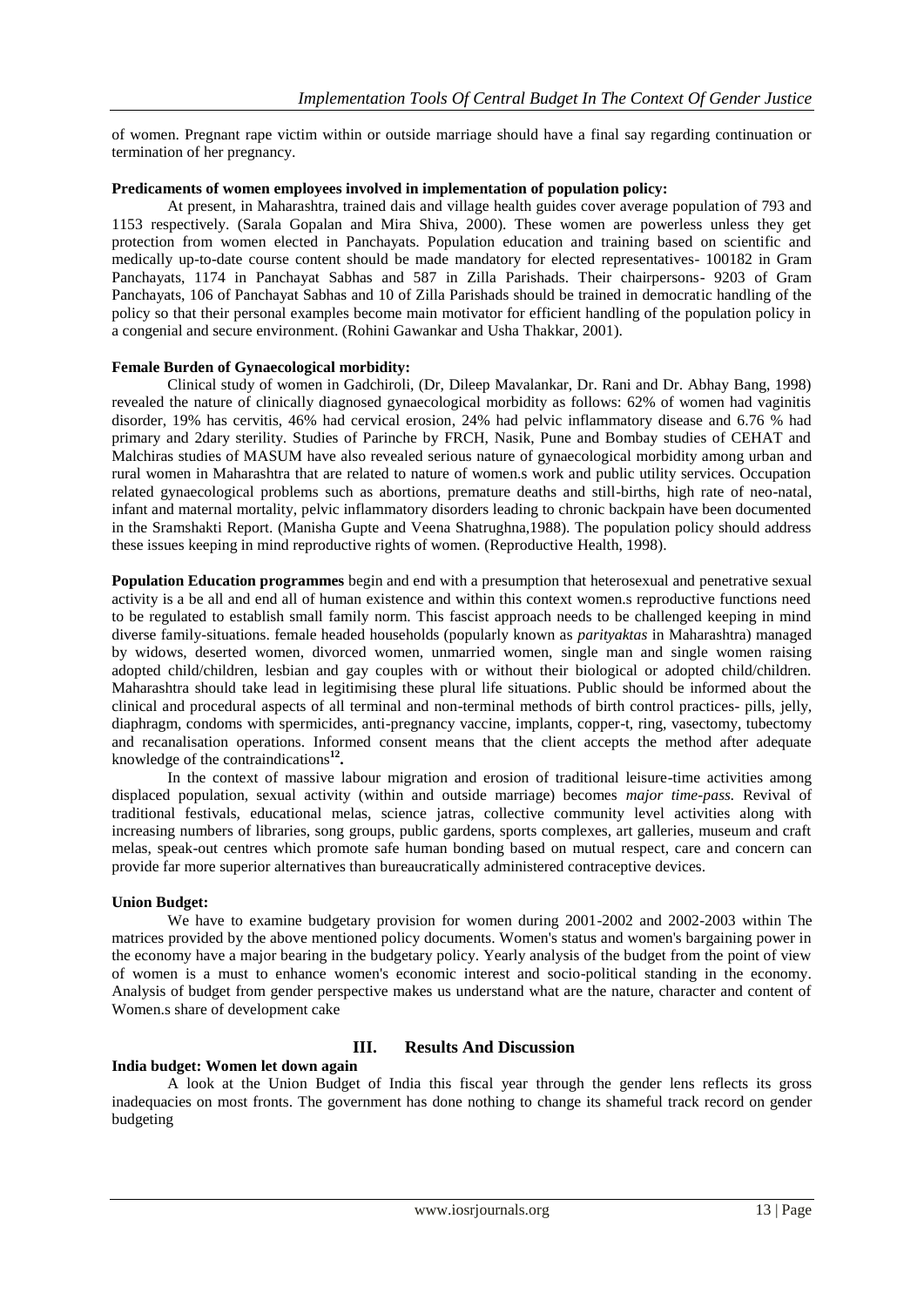### **Budget for women in difficult circumstances**

The financial allocation of Rs. 200 crore for the 'most vulnerable' groups including single women and widows is an eye wash. Such a paltry amount cannot support schemes like Swadhar, working women's hostels, one-stop crisis centres, a national helpline and the effective implementation of the Prevention of Domestic Violence Act and the recently passed Sexual Harassment at Work Place Act.

### **Multi-sectoral Programme for reducing maternal and child malnutrition.**

This programme announced last year is to be implemented in 100 districts during 2013-14. It has been allocated Rs. 300 crores to scale up to cover 200 districts the year after. This is a grossly inadequate fund allocation which seeks to address 40% of children and 55% women in India who are malnourished.

### **Integrated Child Development Scheme (ICDS)**

The ICDS gets Rs. 17,700 crore for this fiscal year. In response to galloping inflation, the amount is quite inadequate. A successful implementation of ICDS requires nearly Rs. 3 lakh crore over the 12th plan period as per an estimate made by nutrition experts while allocation has been for Rs. 1.23 lakh crore. Besides this, financial provisions for social security and additional remuneration for Anganwadi Workers and ASHAs, the principal carriers of the flagship schemes have not been made.

### **Anti poverty programmes and National Health Mission**

The budget has enhanced the allocation for anti-poverty programmes such as Mahatma Gandhi National Rural Employment Guarantee Scheme (Rs. 33000 crores) and the flagship centrally sponsored scheme for public health-National Health Mission (Rs. 21239) whose principal beneficiaries are women as they are the poorest of the poor. The allocation for women specific schemes for economics services, welfare services and social defense have been increased up to 8500 crores.

### **Public sector bank for women**

The budget has also announced an allocation of Rs. 1000 for an all-women public sector bank in which both the management and clients are expected to be women. The state owned Women's Bank will work for financial inclusion and empowerment of self help groups, women entrepreneurs, self employed women and support livelihood needs of women. At last, the state finds women bankable!

### **Nirbhaya Fund for empowerment of women**

The sustained agitation by Indian youth and women after the gang rape of the 23- year-old (who was named by media as Nirbhaya) physiotherapist in a moving bus on 16th Dec. 2013 shook the whole world. To appease the angry youth, the budget has announced Rs. 1000 crore as seed money for a 'Nirbhaya Fund'. However, there is no clear mandate for this Fund – that it will be used for rehabilitation of survivors of sexual violence and acid attacks.

### **Inadequate funds for education**

There is no increase in allocation to education as suggested by the Kothari Commission in 1966. The focus on Sarva Shiksha Abhiyan is not enough. Aspirations for higher education have enhanced exponentially among Indian Youth. Government aided higher education and vocationalisation of education is the need of the hour. The Union Budget 2013-14, has failed in its duty towards the masses by leaving higher education to the private sector.

### **No fund for housing for women**

In spite of repeated demands from the women's movement for over 30 years, specific allocations for safe houses and shelters for women who face domestic violence, incest, and for homeless women has not been made. Girls and women facing incest are forced to stay in the same house as their molester for want of a safe shelter.

### **Homeless women remain ever-vulnerable to violence on the streets.**

To win over middle and upper class women, the budget has offered an incentive of raising the duty free baggage limit for jewellery for women passengers to Rs 100,000, subject to some conditions. From 2004 to 2013, 56 ministries have set up Gender Budget cells. But to make their fiscal policy gender responsive has been an uphill task. Galloping inflation has affected the toiling poor women of India adversely whose real wages have declined sharply. Due to the withdrawal of the state from the social sector, women's work burden in the unpaid care economy (cooking, cleaning, nursing, collecting fuel, fodder, water, etc) has increased many-fold. The subordinate status of women manifests in declining child sex ratio i.e. 'missing girls phenomenon', deteriorating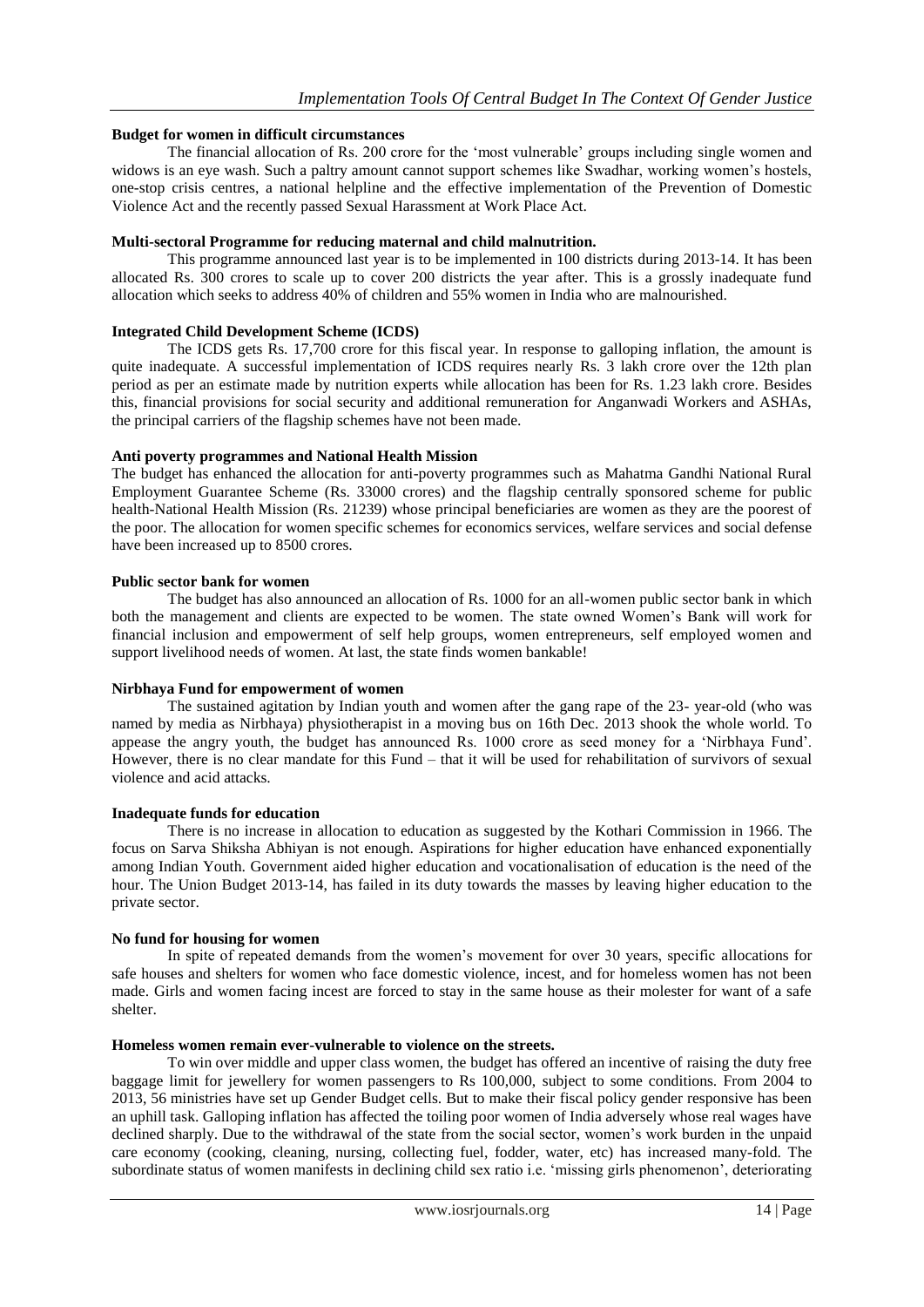reproductive and child health, feminization of poverty, increased violence against women, enhanced mortality and morbidity among girls and women and deplorable condition of elderly women**<sup>13</sup> .**

### **Women and Child Development (WCD)**

The Women and Child Development Division handles all the work relating to - i) Empowerment of Women; and ii) Development of Children in close co-ordination with the nodal Department of Women and Child Development. The primary functions of the Division, inter-alia, include the following: Over all Policy Guidance / Advice to both Governmental (central and state levels) and Non-Governmental Organizations in the field of Women and Child Development. Work relating to Five Year and Annual Plans

### *Central Sector*

- $\triangleright$  Setting up of Working Groups at the Ministerial level and co-ordination with the nodal Department,
- $\triangleright$  Setting up of Steering Committees in the Planning Commission and its related work viz. Organizing meetings;
- $\triangleright$  Preparation of background /agenda / minutes of the meetings;
- Preparation of Steering Committee Reports;
- Approach paper and the relevant Chapter for inclusion in the Plan Document.<br>
Fxamination of Plan Proposals (Five Year and Annual Plans) and preliming
- Examination of Plan Proposals (Five Year and Annual Plans) and preliminary discussions with the Ministry;
- $\triangleright$  Coordination with the Department with regard to Central Working Groups; and Recommendation of Outlays;
- $\triangleright$  Budget / Re-appropriation matters.

### *State Sector*

- Examination of Plan Proposals; Organizing State Sectoral Working Group Discussions to review the implementation of both Policies and Programmes including the physical and financial targets /achievements;
- Recommendation of Sectoral Outlays;
- $\triangleright$  Mid-Term Appraisal
- Preview of the progress of implementation of Policies and Programmes,<br>Preview of achievements in relation to the targets (both physical and finally)
- Review of achievements in relation to the targets (both physical and financial),
- $\triangleright$  Suggestions for Mid-Term corrections.
- Examination and preparation of Briefs along with the Comments in respect of  $-$  i) Cabinet Notes; ii) EFC Memos; iii) SFC Memos with regard to Schemes relating to Women and Children, besides attending EFC/SFC Meetings.
- $\triangleright$  Advisory role with regard to the Subordinate/Attached Organisations viz, National Commission for
- Women (NCW), New Delhi; Central Social Welfare Board (CSWB), New Delhi; National Institute for
- $\triangleright$  Public Co-operation and Child Development (NIPCCD), New Delhi; Rashtrya Mahila Kosh (RMK), New Delhi.
- $\triangleright$  Represening Planning Commission in the meetings of Parliamentry Committees; Inter-Minstrial /
- Departmental Co ordination Committees; Expert Committees; Task Force on the Subject; Project
- $\triangleright$  Sanctioning Committees; Special Committees: Study Teams; etc. set up from time to time by the
- Department; Governing Board and General Body Meetings of the Subordinate Organizations.
- $\triangleright$  All Parliamentary matters viz. answaring Questions, supply of material within and outside the Planning Commission.
- $\triangleright$  Co-ordination with i) women and child related Ministies/ Departments; ii) Subject
- $\triangleright$  Divisions within the Planning Commission; and iii) UN and other International Agencies.
- $\triangleright$  Special Initiatives like i) Preparation of Policy Oriented Papers; ii) Bringing out Statistical
- $\triangleright$  Profiles and other Publications; iii) Developing Information / Data-Base.
- $\triangleright$  Any other work including preparation of Speeches and writing Articles relating to Women and Child

National constitutions usually state that all citizens are equal under the law and prohibit discrimination against women. By signing international human rights agreements such asthe Universal Declaration of Human Rights (UDHR), the UN Covenant on Economic, Social and Cultural Rights (CESCR), the UN Convention on the Elimination of All forms of Discrimination against Women (CEDAW), and the Beijing Platform For Action (BPFA), governments have committed to working progressively towards equality and equity between women and men, girls and boys. At the UN Millennium Summit in 2000, governments of the world endorsed the Millennium Development Goals (MDG) to be achieved by the year 2015. Gender equality and women's empowerment is the third MDG. It is also recognised that it will be difficult to achieve the other MDGs without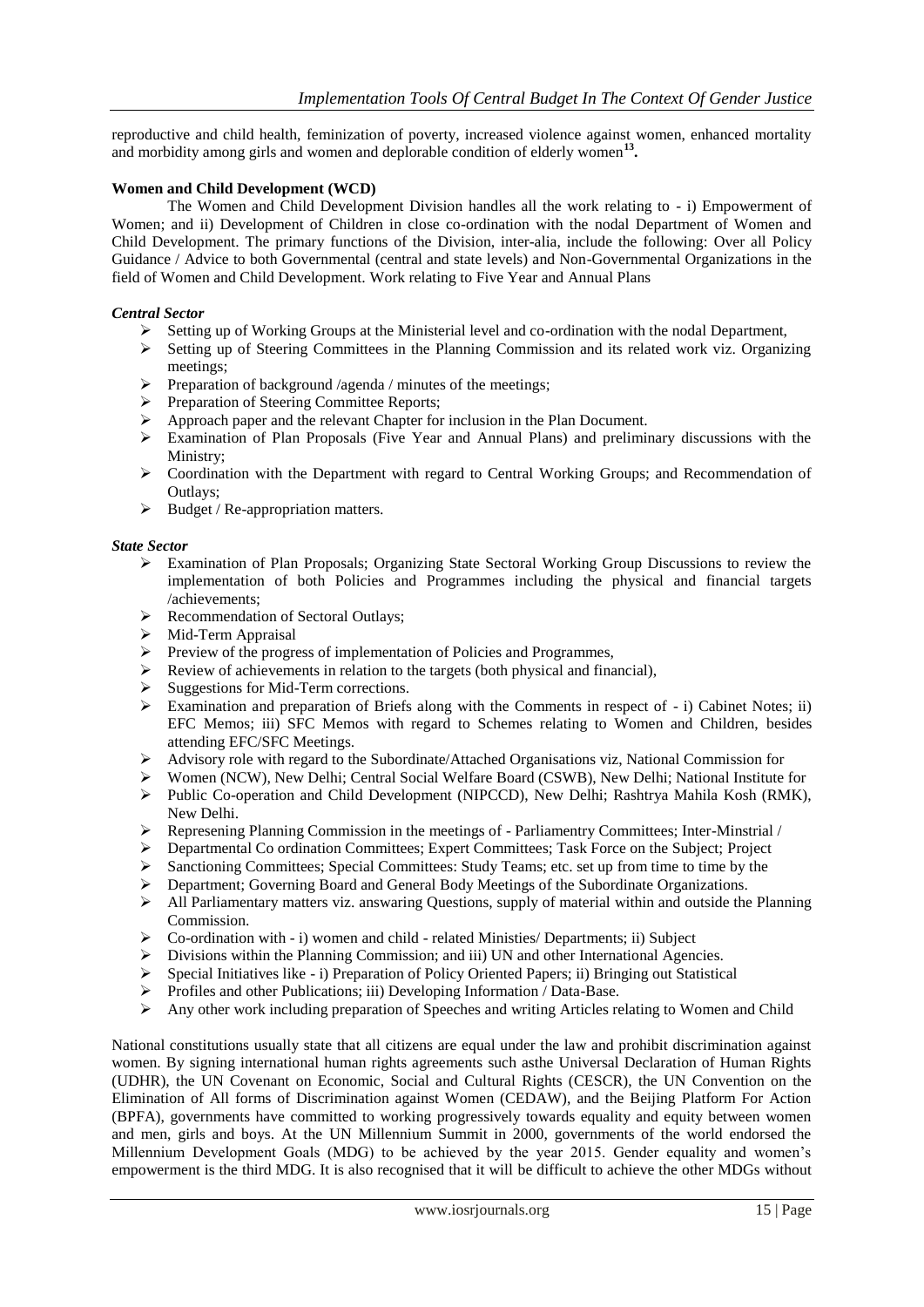the attainment of gender equality. Governments therefore have a moral and legal obligation to achieve this goal**<sup>14</sup> .**

### **Relating Outlays to Outcomes**

While an assessment of the quantum of allocations helps us understand the government's priorities for different sectors, it is equally important to examine whether such allocations translate into better outcomes for its intended beneficiaries. If we look at the outcome indicators available for different areas, the situation does not appear to be very encouraging (refer to table 2). Some significant instances are: Although there has been significant improvement in the enrolment rate of girls over the years, the dropout rates for girls particularly from the marginalised communities continue to be alarmingly high. Similar concerns emerge in the area of maternal health. Although the maternal mortality rate has declined, the overall figure masks the huge interstate variations. High percentage of maternal deaths continues to occur in the states of Uttar Pradesh, Uttaranchal and Assam. If we look at women's political participation, the participation of women in the national legislature remains very low. Currently the percentage of women in the Parliament is only 9.7% which is far less than that of Pakistan, Afghanistan and Rwanda**<sup>15</sup> .**

One of the major reasons for unsatisfactory outcomes is underutilisation of funds. This has been a key finding of study by Centre for Budget and Governance Accountability (unpublished) on maternal health in two districts of UP and Chhattisgarh. The study clearly establishes the fact that better outlays do not necessarily translate into better outcomes. Two broad concerns can be identified: (a) pattern of spending and (b) quality of spending.

| Goals                          | <b>Outcome Indicators</b>                | <b>Outcome</b>                 |
|--------------------------------|------------------------------------------|--------------------------------|
| Education                      | Dropout Rate of SC Girls (for Class I-X) | 73.42%15                       |
|                                | Dropout Rate of ST Girls (for Class I-X) | 77.49%                         |
| Maternal Health                | Maternal Mortality#                      | $301$ per 1,00,000 live births |
| <b>Political Participation</b> | Women in National Legislature            | 9.7%                           |

**Table 1: Goals, Outcome Indicators and outcome**

Source: MHRD, GoI, SRS 2001-2003

Data collected from the two districts indicate that maternal health grants under plan schemes are crowded towards the latter part of the fiscal year due to delays in clearance of funds and slow implementation at the district and block levels. Fund release and spending is also skewed across critical components within schemes or at the district, block and panchayat levels, since there are no comprehensive guidelines for them under the NRHM umbrella. In Chattisgarh, there were extremely low levels of fund utilization in areas like mobile medical units, selection/training of ASHA/mitanin (community health volunteers) and staff, programme management and upgrading of district hospitals while family planning activities, the polio eradication campaign and JSY saw high utilization between 2006 and 2008. UP meanwhile lacks a proper State Programme Management Unit for monitoring State or Central Schemes. A similar pattern of underutilisation mars the implementation of many of the flagship programmes of the government.

### **Assessment of Some Flagship Schemes of the Union Government from a Gender Lens**

Focusing on three issues, namely maternal health, opportunities for employment (including working conditions) and education, evidently the focus of the MDGs as far as woman are concerned, let us look at a few flagship schemes to assess whether outlays translate into better outcomes for women. With regard to education of the girl child, the total outlay by the Union government in 2010- 11 is Rs. 15,057 crore. Taking the projected population of girl children in the 5-18 years age group in 2011, i.e. 15.7 crore, an indicative estimate of the per capita expenditure on education of a girl child by the Union government would be Rs. 959. This is far less than the out-of-pocket expenses incurred by an average parent in providing elementary education at Rs.1163 and secondary/higher secondary education at Rs.2391 for girls in the country (NSS th 64 Round). The situation could not have been more alarming.

Another significant area is employment. In recent years the most significant initiative has been the introduction of the Mahatma Gandhi National Rural Employment Guarantee Act (MGNREGA) which entitles each rural household 100 days of guaranteed wage employment.

The Act stipulates that 'priority shall be given to women in such a way that at least one-third of the beneficiaries shall be women who have registered for work under the Act'. Thus from a gender perspective, the scheme holds great promise for protecting women's access through proactive inclusion especially in the context of larger economic dependence of women on men. However, various studies conducted to evaluate the implementation of the scheme from a gender lens paint a rather bleak picture.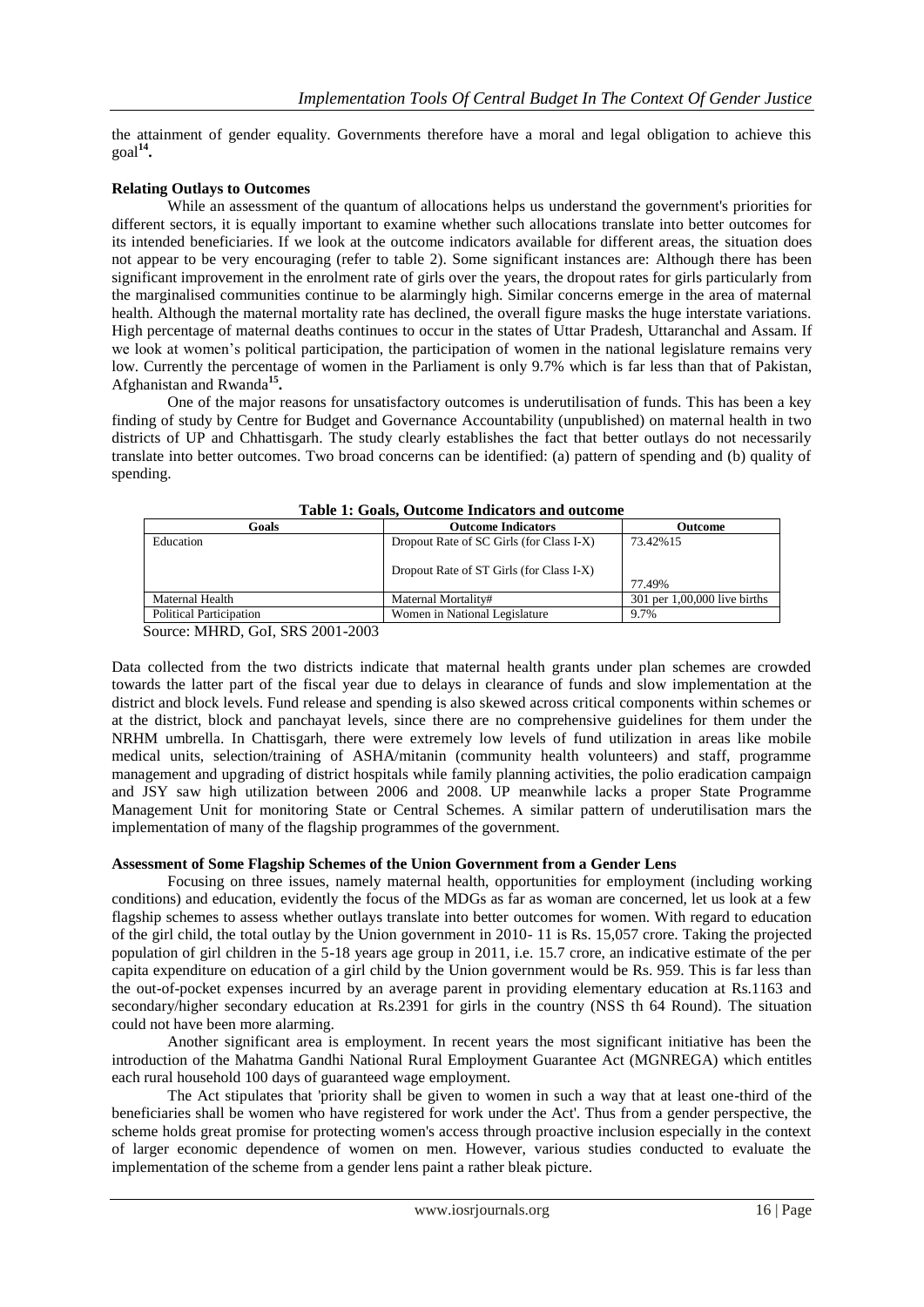Almost all major government programmes such as Sarva Shiksha Abhiyan, National Rural Health Mission and ICDS rely on unpaid and underpaid labour of women. Women work either as volunteers or are paid a meagre salary (Ghosh, 2009). For instance, in the case of ICDS, the Anganwadi workers and helpers are extremely overburdened, but are not even paid the minimum wages. Similar is the case with Accredited Social Health Activist (ASHA), Auxiliary Nurse Midwives (ANMs) and para teachers who are the frontline service providers for schemes related to education and health. Lastly, with respect to maternal health, the government has taken a few significant initiatives. Among these is the Janani Surakasha Yojana (JSY) which seeks to promote institutional deliveries. However, as pointed out by many women's rights activists, the scope of the interventions under JSY is extremely narrow and limited. They argue that despite the thrust on institutional delivery, most Primary Health Centres (PHCs), Community Health Centres (CHCs) and district hospitals lack even the basic infrastructure and human resources. The major Gender related concerns on MGNREGA are:

(a) Excessive focus on labour intensive works often results in significantly lower earnings for women, (b) Denial of job cards to single women, and (c) Lack of worksite facilities especially crèche facility.

### **IV. Summary And Conclusion**

India shares with other ex-colonies around the world a research tradition questioning the role of the nation as well as entities with global spheres of influence such as colonial and neocolonial states and multinational corporations. It shares with other countries that have many cultures, religions, and significant indigenous populations the simultaneous existence of alternative understandings of gender: This is reflected in the research. The rise of right-wing fundamentalist organizations has been a global phenomenon through the past few decades of the twentieth century. The feminist, womanist, and social justice research on gender in India is, as in the United States, in political conflict with those with an ultra-rightist agenda. A difference is that while questions about the nature of citizenship and multiculturalism are beginning to frame debates about nations in societies such as the United States, this type of research has longer roots in India. Given the multicultural, economically diverse nature of the country, and the variety of contexts within which gender hierarchies are understood, studied, and challenged, it is likely that the research will remain.

### **Efficient utilization of funds**

The Ministry of Women and Child Development suffers from under-utilization of funds therefore there is need of increasing public awareness of all women specific schemes by effective communication through community radio/ FM channels, electronic and print media in all regional languages. Leaflets on each scheme with a simple format explaining the procedure should be provided to be distributed at the Gram Sabha, the District councils and the Public Relations Department of State Governments. A Central Help Desk for women must be established at Shastri Bhavan, Delhi to look into redressals' in cases of apathy by the state government.

### **State government participation**

In Centrally Sponsored Schemes, where the Centre gives 50% or 60 % or 75 % share of the funds and the state government is expected to give 25 %, the ministry should pressurize the state government to contribute its share of fund, land, building etc. So that schemes can be implemented.

### **Reduce processing days**

Political decentralization must be supported by financial decentralization. Once the fund is parked in the ministry, schemes and programmes must be immediately clocked so that fund flow is made available to the local self government bodies within a month. Processing of proposals by women's groups, SHGs and elected women representatives must be done within 15 days of submission.

### **Checks and balances that need to be in place make gender budgeting more effective**

- a. Provide for people's participation in both budget making and its utilization to make expenditure process transparent.
- b. Women's groups and citizen's organizations should use Right to Information to deal with bureaucratic apathy/antipathy, bungling, corruption and leakages.
- c. The Ministry must clearly spell out various components of funds, functions and functionaries in a particular scheme/programme.
- d. The government must build capacity of elected women representative with regards to budget making, proposal writing and proposal defending, maintenance of accounts, and RTI.
- e. Evaluation Studies need to be commissioned to highlight the gap between plan outlay and outcome, local and global implications of pro-poor and pro-women budgeting, alternative macro scenarios emerging out of alternative budgets and interlinkages between gender-sensitive budgeting and women's empowerment.